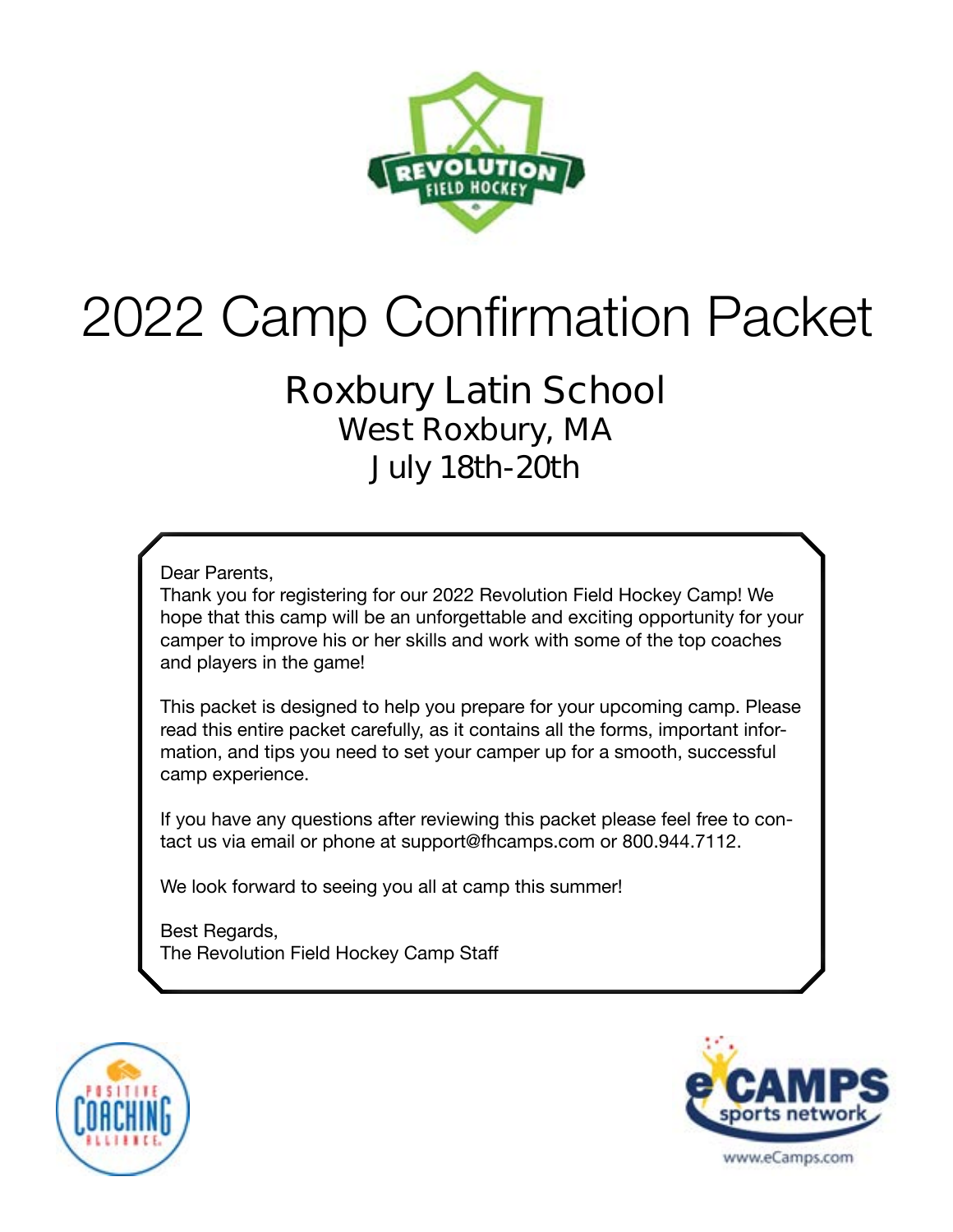# **2022 Revolution Field Hockey Camp**



#### Our Mission

The Revoluiton Field Hockey Camps were developed to provide young athletes with the opportunity to become better lacrosse players by providing instruction from the top coaches in a positive and fun atmosphere.

### Health and Safety

We want to ensure your child a safe and positive environment during their time at camp. Campers are expected to abide by the camp rules and live by our core values. Drugs, alcohol and tobacco products are strictly forbidden and constitute, along with general misconduct, grounds for dismissal from camp without a refund.

### Cancellation Policy

## Final Payment

#### Core Values

*EXCELLENCE* – We inspire our campers by providing an unforgettable experience that is the result of a dedicated staff, a progressive instructional curriculum and superior customer service.

*FUN* – We create lasting memories and friendships at camp by surrounding the campers with a passionate camp staff and a creative daily schedule that fosters meaningful interaction with all campers. We always remember that after all, this is camp!

*IMPROVEMENT* – We provide a unique opportunity for campers to improve their game through personal attention, setting goals and an energetic staff that is committed to the individual development of each camper.

*SAFETY* – We promote a safe and healthy camp environment by providing a responsible staff that supervises all camp activities and who are trained to be role models for our campers both on and off the field.

*SPORTSMANSHIP* – We practice teamwork through leadership opportunities that lead to on-field lessons of integrity, honesty and mutual encouragement.

Final Payments are due in our office by May 15th. Any camper with a remaining balance will be prohibited from checking into camp. We do not accept final payments at camp. Final payments can be paid via mail, over the phone, or through your online account. If you are unsure about your balance, please call us at 800.944.7112

Any Camper who must cancel their registration more than fifteen (15) days prior to the Camp start date will receive a voucher equal to the full amount of Camp tuition already paid which may be used toward any program or camp offered by eCamps. If a Camper must cancel their registration fourteen (14) days or fewer prior to the start of Camp, eCamps will issue Camper or Parent a voucher equal to 50% of the Camp tuition, which may be used toward any program or camp offered by eCamps. Vouchers are valid for any eCamps program within the same or next calendar year and are also transferable to another family member. Camp vouchers are not extended to Campers who leave Camp after the start of a session. The \$25 registration fee is non-refundable.

# **2022 Revolution Field Hockey Camp**

# CHECK-IN

## PICK-UP

## HEALTH FORMS

8:30am on the first day at the athletic fields. Campers should be dressed and ready to play upon arrival each day. Don't forget to bring lunch and a water bottle! We suggest that half day campers pack a small snack.

Pick up will be at 3pm each afternoon at the dropoff location. Half day campers will be picked up at Noon.

Every camper must have the attached health history and release form filled out in order to attend camp. This form should be brought to camp and handed in at check in- **please do not mail ahead**. Please also be sure to bring the a printed copy of the COVID-19 Camp Monitoring Form (link to form in packing list).

\*A physician's signiture is required on this form ONLY if you are attending a camp in CT, MA or NY. An attached physicians signed physical form from within two years will suffice. Camps in CT require the 'Administration of Medication' form for any medication brought to camp--this form can be found on FHCamps.com

> *Don't Forget to Tell Your Friends!* Camp can be even more fun with a friend. Space is still available, so remember to tell your teammates to check out this session at FHcamps.com!